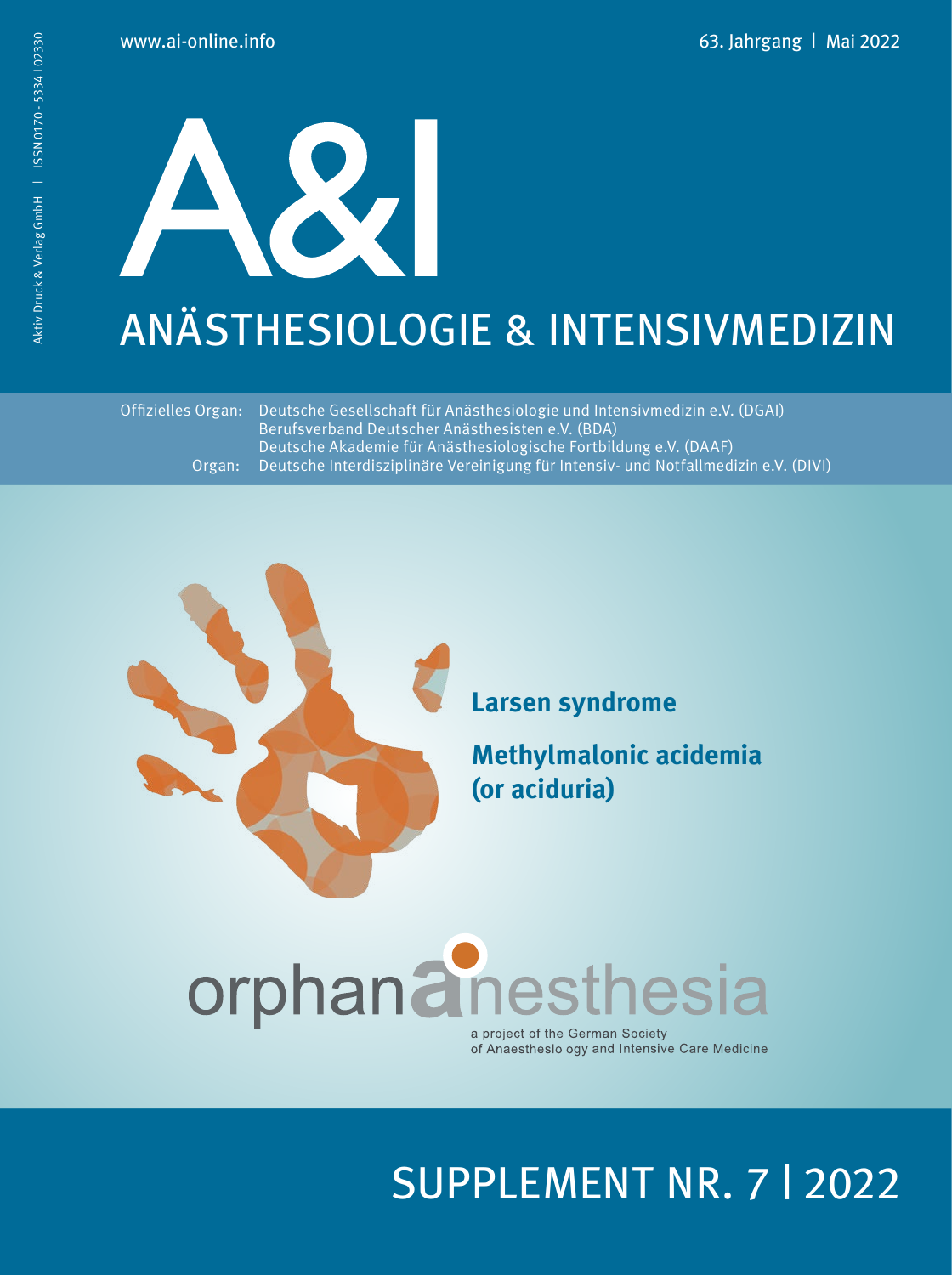

#### **OrphanAnesthesia –**

#### **ein krankheitsübergreifendes Projekt des Wissenschaftlichen Arbeitskreises Kinderanästhesie der Deutschen Gesellschaft für Anästhesiologie und Intensivmedizin e.V.**

Ziel des Projektes ist die Veröffentlichung von Handlungsempfehlungen zur anästhesiologischen Betreuung von Patienten mit seltenen Erkrankungen. Damit will Orphan Anesthesia einen wichtigen Beitrag zur Erhöhung der Patientensicherheit leisten.

Patienten mit seltenen Erkrankungen benötigen für verschiedene diagnostische oder therapeutische Prozeduren eine anästhesiologische Betreuung, die mit einem erhöhten Risiko für anästhesieassoziierte Komplikationen einhergehen. Weil diese Erkrankungen selten auftreten, können Anästhesisten damit keine Erfahrungen gesammelt haben, so dass für die Planung der Narkose die Einholung weiterer Information unerlässlich ist. Durch vorhandene spezifische Informationen kann die Inzidenz von mit der Narkose assoziierten Komplikationen gesenkt werden. Zur Verfügung stehendes Wissen schafft Sicherheit im Prozess der Patientenversorgung.

Die Handlungsempfehlungen von OrphanAnesthesia sind standardisiert und durchlaufen nach ihrer Erstellung einen Peer-Review-Prozess, an dem ein Anästhesist sowie ein weiterer Krankheitsexperte (z.B. Pädiater oder Neurologe) beteiligt sind. Das Projekt ist international ausgerichtet, so dass die Handlungsempfehlungen grundsätzlich in englischer Sprache veröffentlicht werden.

Ab Heft 5/2014 werden im monatlichen Rhythmus je zwei Handlungsempfehlungen als Supplement der A&I unter www.ai-online.info veröffentlicht. Als Bestandteil der A&I sind die Handlungsempfehlungen damit auch zitierfähig. Sonderdrucke können gegen Entgelt bestellt werden.

#### **OrphanAnesthesia –**

#### **a project of the Scientific Working Group of Paediatric Anaesthesia of the German Society of Anaesthesiology and Intensive Care Medicine**

The target of OrphanAnesthesia is the publication of anaesthesia recommendations for patients suffering from rare diseases in order to improve patients' safety. When it comes to the management of patients with rare diseases, there are only sparse evidence-based facts and even far less knowledge in the anaesthetic outcome. OrphanAnesthesia would like to merge this knowledge based on scientific publications and proven experience of specialists making it available for physicians worldwide free of charge.

All OrphanAnesthesia recommendations are standardized and need to pass a peer review process. They are being reviewed by at least one anaesthesiologist and another disease expert (e.g. paediatrician or neurologist) involved in the treatment of this group of patients.

The project OrphanAnesthesia is internationally oriented. Thus all recommendations will be published in English.

Starting with issue 5/2014, we'll publish the OrphanAnesthesia recommenations as a monthly supplement of A&I (Anästhesiologie & Intensivmedizin). Thus they can be accessed and downloaded via www.ai-online.info. As being part of the journal, the recommendations will be quotable. Reprints can be ordered for payment.



ANÄSTHESIOLOGIE & INTENSIVMEDIZIN

**Bisher in A&I publizierte Handlungsempfehlungen finden Sie unter:**

**www.ai-online.info/Orphsuppl www.orphananesthesia.eu**

**Find a survey of the recommendations published until now on: www.ai-online.info/Orphsuppl www.orphananesthesia.eu**

#### **Projektleitung**

**Prof. Dr. Tino Münster, MHBA**

Chefarzt Klinik für Anästhesie und operative Intensivmedizin Krankenhaus Barmherzige Brüder Regensburg Prüfeninger Straße 86 93049 Regensburg, Deutschland

 $Tel: 0941 369 - 2350$ E-Mail: Tino.Muenster@ barmherzige-regensburg.de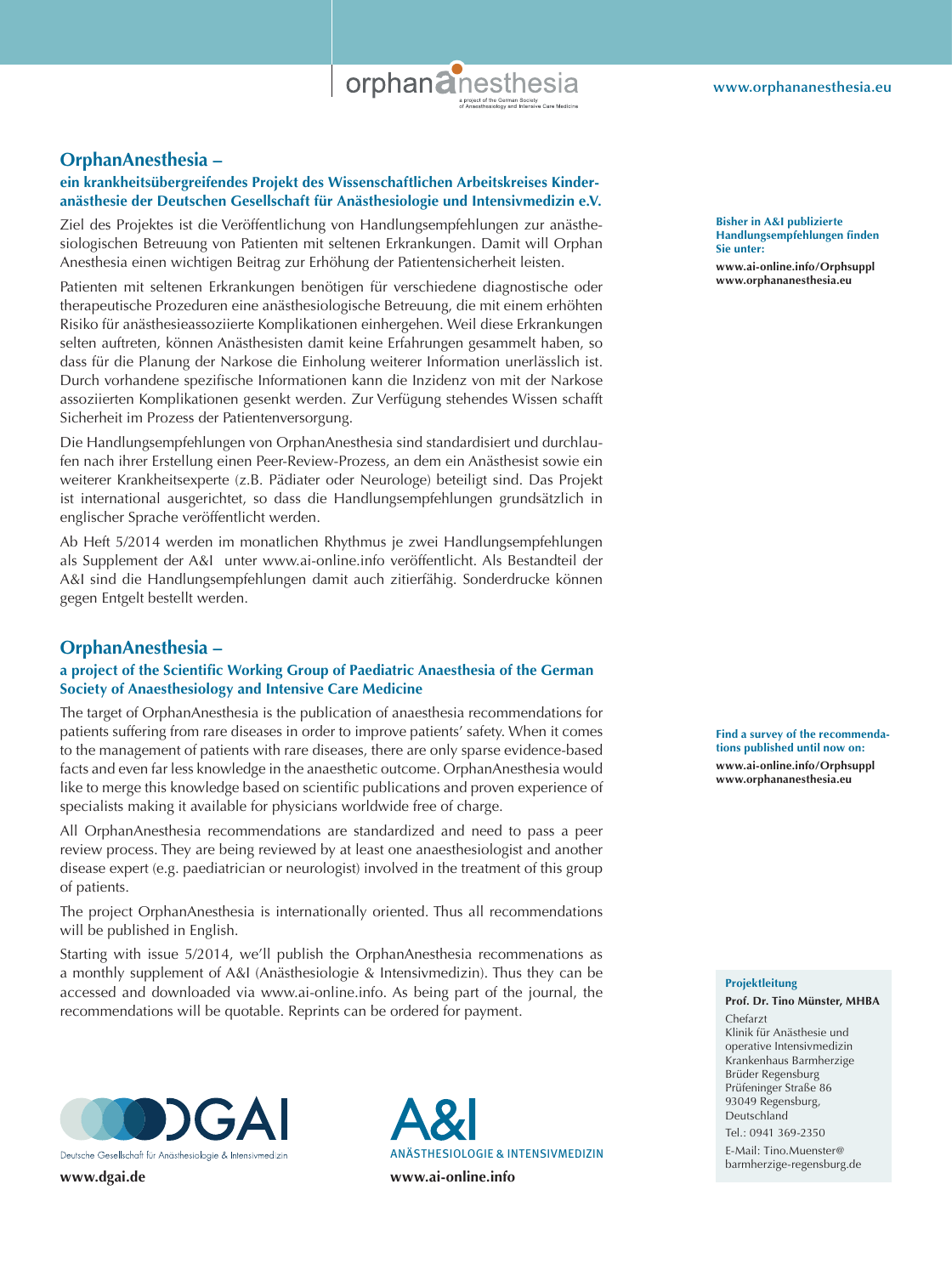

## orphan**a**nesthesia

#### Anaesthesia recommendations for

#### **Larsen syndrome**

**Disease name:** Larsen syndrome

**ICD 10:** Q74.8 **OMIM:** 150250

**Synonyms:** -

**Disease summary:** First described in 1950, Larsen syndrome (LS) is a rare hereditary condition, characterised by multiple joint dislocations and characteristic facial, hand and feet abnormalities. Both autosomal dominant and recessive forms exist, although the former is much more common. The incidence of the disease is 1:100,000, with equal gender distribution. The autosomal dominant form of the disease is caused by mutations of the gene encoding filamin B, in a region containing human type VII collagen. This leads to abnormal collagen fibre formation, resulting in musculoskeletal and cardiac anomalies. The vertebrae are affected, causing cervical spine instability and kyphoscoliosis. Joints are prone to dislocation. Cardiac abnormalities can exist. Respiratory abnormalities occur due to a decreased rigidity of cartilages in the airway and rib cage, leading to laryngotracheomalacia, bronchomalacia and lung hypoplasia. Repeated surgical interventions for spinal and musculoskeletal abnormalities are common, warranting careful anaesthetic evaluation of the airway, cervical spine, cardiovascular, respiratory and neurological function. Despite the multisystem organ involvement, patients can have productive lives with early corrective surgery and support.

Medicine is in progress

Perhaps new knowledge

Every patient is unique

Perhaps the diagnosis is wrong

**Find more information on the disease, its centres of reference and patient organisations on Orphanet: www.orpha.net**

 **Citation:** Chin J, Brooke J: Larsen syndrome. Anästh Intensivmed 2022;63:S151–S158. DOI: 10.19224/ai2022.S151 1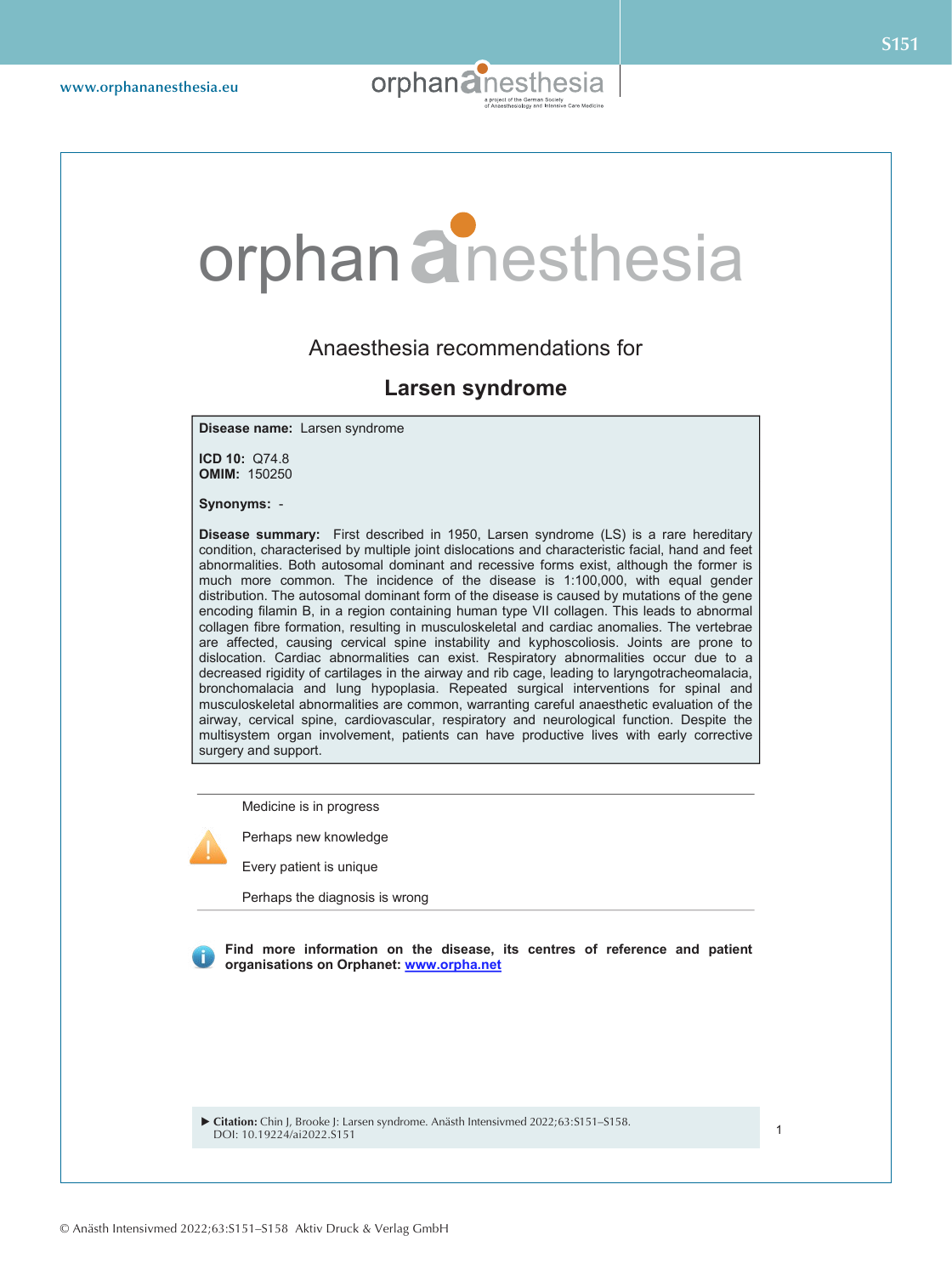

#### **Typical surgery**

Talipes correction and craniofacial surgery are typically performed in early life. As the bones grow, these patients may require repeated orthopaedic surgeries to correct skeletal dislocations or deformities. Spinal surgery such as cervical spine fusion and scoliosis correction are also common. Multiple revisions of spinal fusions may be required due to the progression of the deformity.

#### **Type of anaesthesia**

General and regional anaesthesia can be used, although the disease involvement of the spine makes the latter technically challenging. Both intravenous and gas induction are safe. While there was one case report of malignant hyperthermia due to volatile agents, the evidence for this association was strongly disputed in the same journal. There is no contraindication to common anaesthetic drugs. Only in rare cases of distal muscle weakness due to cervical myelopathy should depolarising agents be avoided, due to the risk of causing hyperkalaemia. Regional analgesia such as caudal blocks have been described [38].

#### **Necessary additional pre-operative testing (beside standard care)**

Additional tests are guided by a thorough assessment of the airway, cervical spine, and respiratory, cardiovascular, neurological and musculoskeletal systems.

A thorough evaluation of the airway is necessary in these children. In clinically asymptomatic patients, indirect laryngoscopy will give a fair idea of the airway. Nasal fibre-optic endoscopy should be requested by ENT surgeons in uncooperative and symptomatic children to assess airway dynamics and to rule out the presence of laryngotracheomalacia and subglottic stenosis.

Because of the frequent involvement of the cervical spine, it is recommended to do a cervical X-ray as a bare minimum investigation in all cases of LS. Cervical spine imaging, such as CT or MRI, should be done if there are positive findings in the X-ray of the cervical spine or in the presence of neurological signs.

A pre-operative electrocardiogram should be considered. If a murmur is elicited on auscultation, cardiology review will be required and an echocardiogram may be necessary.

Pulmonary function tests may reveal a restrictive picture if kyphosis is significant.

#### **Particular preparation for airway management**

Difficult intubation should always be anticipated. Equipment such as paediatric bougies, supraglottic airway devices, video laryngoscopes and fibre-optic endoscopes should be available. Previous anaesthetic charts should be reviewed due to the likelihood of repeated surgeries.

Manual in-line stabilisation of the cervical spine is recommended even in the absence of neurological signs pre-operatively.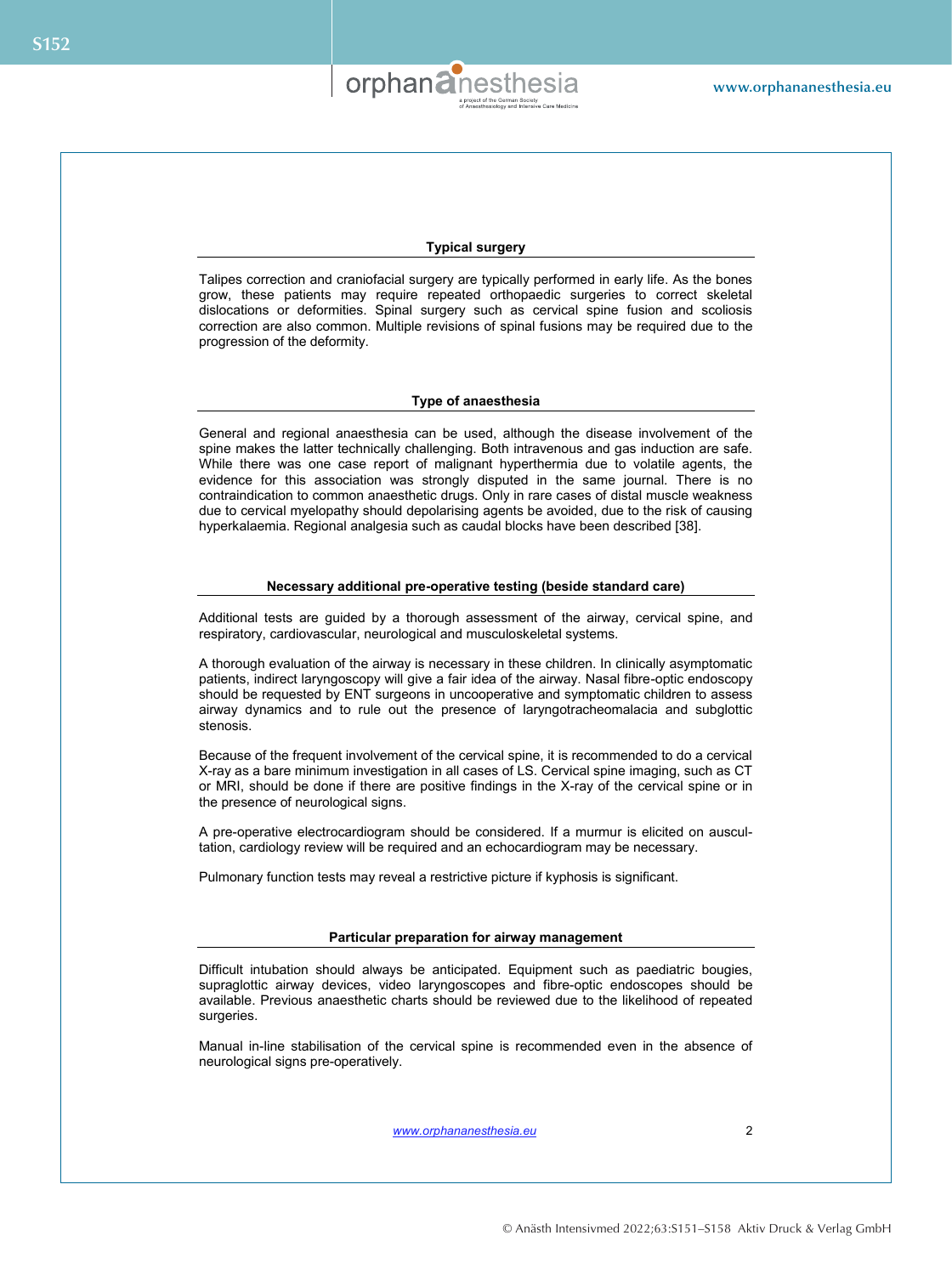

#### **Particular preparation for transfusion or administration of blood products**

No special requirements for transfusion have been reported. Blood loss should be anticipated in complex and prolonged orthopaedic procedures.

#### **Particular preparation for anticoagulation**

There is no known association between LS and coagulopathy.

#### **Particular precautions for positioning, transportation and mobilisation**

Careful positioning of patients with LS is extremely important. The cervical spine needs to be handled with care, especially during prone positioning for vertebral surgery. Large joints are at risk of dislocations and need to be positioned carefully.

#### **Interactions of chronic disease and anaesthesia medications**

Not reported.

#### **Anaesthetic procedure**

Premedication is generally safe. Both intravenous or gas induction can be used. Once asleep, cervical in-line stabilisation should be maintained and difficult airway anticipated. Because of the common presence of laryngotracheomalacia, it may be safe to use muscle relaxants only after confirming adequate bag mask ventilation. Common anaesthetic agents are safe to use. Additional monitoring may be required depending on type and duration of the procedures. Positioning or transfer of patient need to be done carefully to minimise risk of dislocations. Extubation requires careful planning due to the high incidence of airway oedema and laryngotracheomalacia.

#### **Particular or additional monitoring**

For surgery involving the spine, intraoperative neurophysiological monitoring may be required, such as somatosensory or motor evoked potentials in order to minimise the risk of spinal cord damage during surgery.

Invasive monitoring should be considered if the patient has severe cardiac involvement.

Careful monitoring of patient positioning during prolonged procedures would help to reduce the risk of musculoskeletal injury.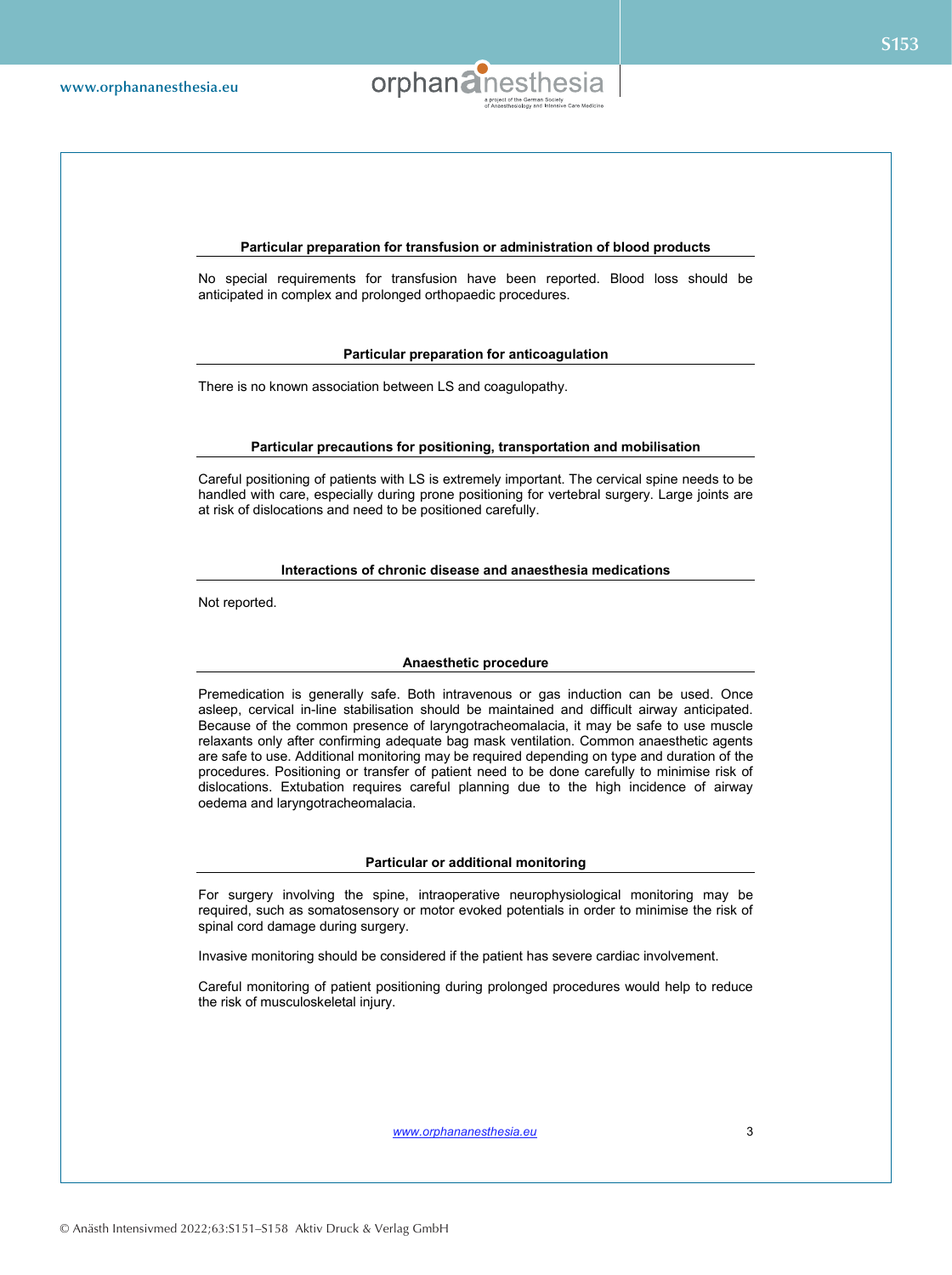

#### **Possible complications**

Complications arise mainly from known risks. Cervical injury due to excessive neck manipulation can occur, particularly if tracheal intubation is difficult. There have been numerous reports on respiratory complications after surgery. Post-extubation airway oedema may cause croup/stridor. The presence of laryngotracheomalacia or subglottic stenosis may further contribute to respiratory complications in the post-operative period. Bronchomalacia and lung hypoplasia may contribute to respiratory failure during the post-operative period. Musculoskeletal injury can occur due to suboptimal positioning.

There was one case report of intraoperative cardiac arrest during spinal surgery under sevoflurane anaesthesia. This was attributed to a combination of a known pre-existing cardiac disease and stress of scoliosis surgery.

#### **Post-operative care**

High dependency or intensive care unit admission should be considered if the patient's disease reveals a significant organ involvement, or if the surgical procedure is prolonged and complicated. Patients with severe kyphoscoliosis may require additional respiratory support after extubation.

#### **Disease-related acute problems and effect on anaesthesia and recovery**

There are no known complications reported in the literature.

#### **Ambulatory anaesthesia**

There are no reported day case procedures in the literature. However, this can be considered depending on the pre-operative condition of the patient and type of surgery.

#### **Obstetrical anaesthesia**

Due to pelvic and hip abnormalities in LS, planned caesarean sections are preferred.

General anaesthesia is best avoided. Pregnancy-induced changes to the airway and respiratory system would compound the problems in Larsen syndrome. However, spinal or epidural insertions would be technically challenging due to vertebral abnormalities. Time permitting, a regional technique consisting of an epidural catheter with gradual titration of the local anaesthetic will be ideal. This reduces an excessive rostral spread, and minimises the risk of respiratory complications. Difficult airway equipment should be prepared in case a general anaesthetic is required.

Neonatal cervical spine protection during delivery may be required if pre-natal screening reveals a likelihood of a baby having LS.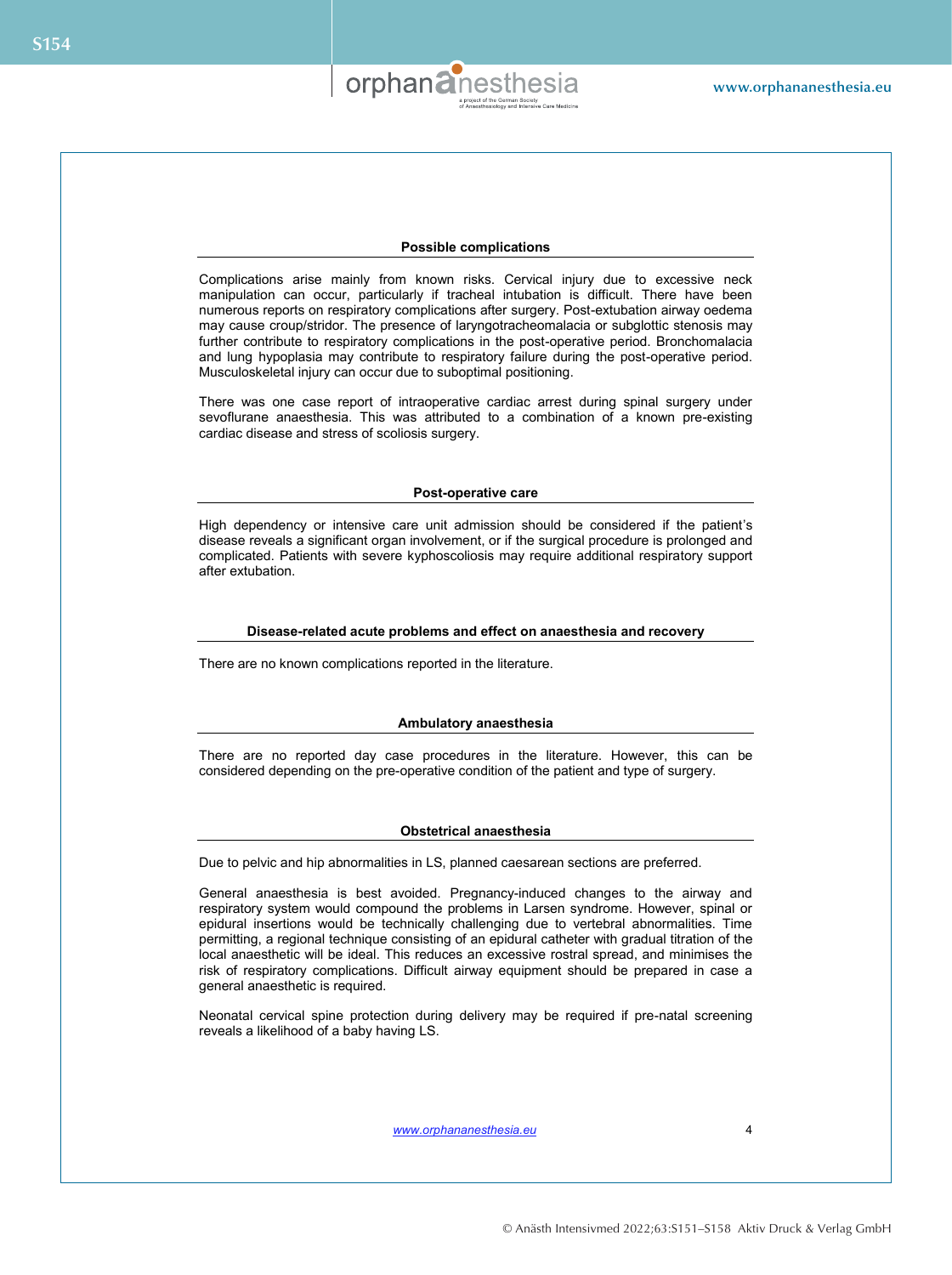

#### **Attachment 1**

**Table 1: Summary of anaesthetic considerations in Larsen syndrome** 

| System          | Anaesthetic considerations                                                                                                                                   |
|-----------------|--------------------------------------------------------------------------------------------------------------------------------------------------------------|
| Airway          | Anticipate difficult airway<br>Obtain imaging for cervical spine<br>Maintain manual in-line cervical stabilisation during intubation<br>Care with extubation |
| Respiratory     | Potential complications due to tracheo-bronchomalacia and lung hypoplasia.<br>Close monitoring post-operatively                                              |
| Cardiovascular  | Investigate for possible underlying cardiac disease<br>Obtain ECG, consider cardiology review and transthoracic echocardiogram                               |
| Neurological    | Meticulous handling of the cervical spine throughout the case to reduce the<br>risk of spinal cord injury                                                    |
| Musculoskeletal | Exercise care with transfer and positioning, especially large joints                                                                                         |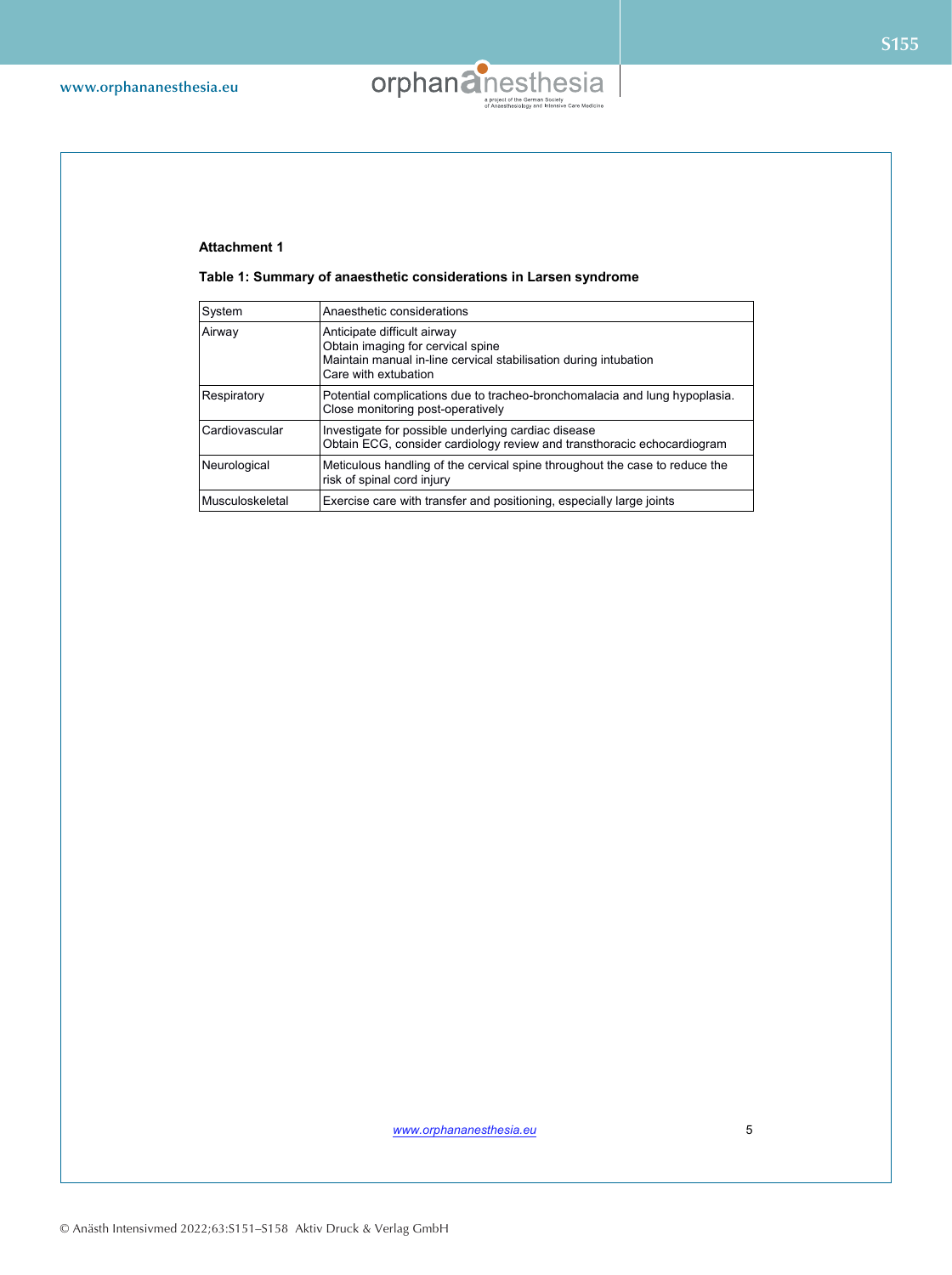

#### **References**

- 1. Yonekura T, Kamiyama M, Kimura K, Morishita Y, Yamauchi K, Ishii T, et al: Anterior mediastinal tracheostomy with a median mandibular splitting approach in a Larsen syndrome patient with posterior cervical arthrodesis. Pediatr Surg Int 2015;31:1001–1004
- 2. Mei H, He R, Liu K, Wu J, Tang J, Yan A: Presumed Larsen syndrome in a child: a case with a 12-year follow-up. J Pediatr Orthop B 2015;24:268–273
- 3. Basile E, Ramieri V, Papoff P, Castori M, Grammatico P, Bianca C, et al: Fast and early mandibular osteogenetic distraction in a 24-day-old female newborn with Larsen syndrome. J Craniofac Surg 2014;25:e304–e307
- 4. Jain VV, Anadio JM, Chan G, Sturm PF, Crawford AH: Dural ectasia in a child with Larsen syndrome. J Pediatr Orthop 2014;34:e44–e49
- 5. Inoue S, Nomura Y, Kawaguchi M: Pneumoperitoneum in a patient with Larsen syndrome. J Anesth 2014;28:478
- 6. Roopesh Kumar VR, Madhguiri VS, Sasidharan GM, Gundamaneni SK, Yadav AK: Larsen syndrome with C3-C4 spondyloptosis and atlantoaxial dislocation in an adult. Spine (Phila Pa 1976) 2013;38:E43–E47
- 7. Mohindra S, Savardekar A: Management of upper cervical kyphosis in an adolescent with Larsen's syndrome. Neurol India 2012;60:262–264
- 8. Kaissi AA, Ganger R, Klaushofer K, Grill F: The management of knee dislocation in a child with Larsen syndrome. Clinics (Sao Paulo) 2011;66:1295–1299
- 9. Sajnani AK, Yiu CK, King NM: Larsen syndrome: a review of the literature and case report. Spec Care Dentist 2010;30:255–260
- 10. Shukry M, Mayhew J: Larsen syndrome and malignant hyperthermia. Paediatr Anaesth 2009;19:1250–1251
- 11. Ghaffaripour S, Ghahramaninejad F, Shahbazi Sh: Malignant hyperthermia in Larsen syndrome. Paediatr Anaesth 2009;19:927–928
- 12. Gupta N, Kabra M: Larsen syndrome. Indian Pediatr 2008;45:783–784
- 13. Madera M, Crawford A, Mangano FT: Management of severe cervical kyphosis in a patient with Larsen syndrome. Case report. J Neurosurg Pediatr 2008;1:320–324
- 14. Tubbs RS, Oakes WJ, Wellons JC, Grabb PA: Ulnar nerve palsy in a child with Larsen syndrome. J Neurosurg Pediatr 2008;1:107
- 15. Dobbs MB, Boehm S, Grange DK, Gurnett CA: Case report: Congenital knee dislocation in a patient with larsen syndrome and a novel filamin B mutation. Clin Orthop Relat Res 2008;466:1503–1509
- 16. Sakaura H, Matsuoka T, Iwasaki M, Yonenobu K, Yoshikawa H: Surgical treatment of cervical kyphosis in Larsen syndrome: report of 3 cases and review of the literature. Spine (Phila Pa 1976) 2007;1;32:E39–E44. Review
- 17. Je BK, Yoo SY, Lee W, Kim WS, Kim IO: Aneurysm of the ductus arteriosus in a patient with Larsen syndrome. Pediatr Radiol 2006;36:1215–1218
- 18. Hosoe H, Miyamoto K, Wada E, Shimizu K: Surgical treatment of scoliosis in Larsen syndrome with bilateral hip dislocation. Spine (Phila Pa 1976) 2006;1;31:E302–E306
- 19. Saricaoğlu F, Dal D: Cardiac arrest in a patient with Larsen syndrome under sevoflurane anesthesia. Paediatr Anaesth. 2004 14:889
- 20. Morishima T, Sobue K, Tanaka S, So M, Arima H, Ando H, et al: Sevoflurane for general anaesthetic management in a patient with Larsen syndrome. Paediatr Anaesth 2004;14: 194–195
- 21. Critchley LA, Chan L: General anaesthesia in a child with Larsen syndrome. Anaesth Intensive Care 2003;31:217–220
- 22. Malik P, Choudhry DK: Larsen syndrome and its anaesthetic considerations. Paediatr Anaesth 2002;12:632–636
- 23. Caksen H, Kurtoğlu S: Larsen syndrome associated with severe congenital hydrocephalus. Genet Couns 2001;12:369–372
- 24. Liang CD, Hang CL: Elongation of the aorta and multiple cardiovascular abnormalities associated with Larsen syndrome. Pediatr Cardiol 2001;22:245–246
- 25. Michel TC, Rosenberg AL, Polley LS: Obstetric anesthetic management of a parturient with Larsen syndrome and short stature. Anesth Analg 2001;92:1266–1267
- 26. Knoblauch H, Urban M, Tinschert S: Autosomal recessive versus autosomal dominant inheritance in Larsen syndrome: report of two affected sisters. Genet Couns 1999;10:315–320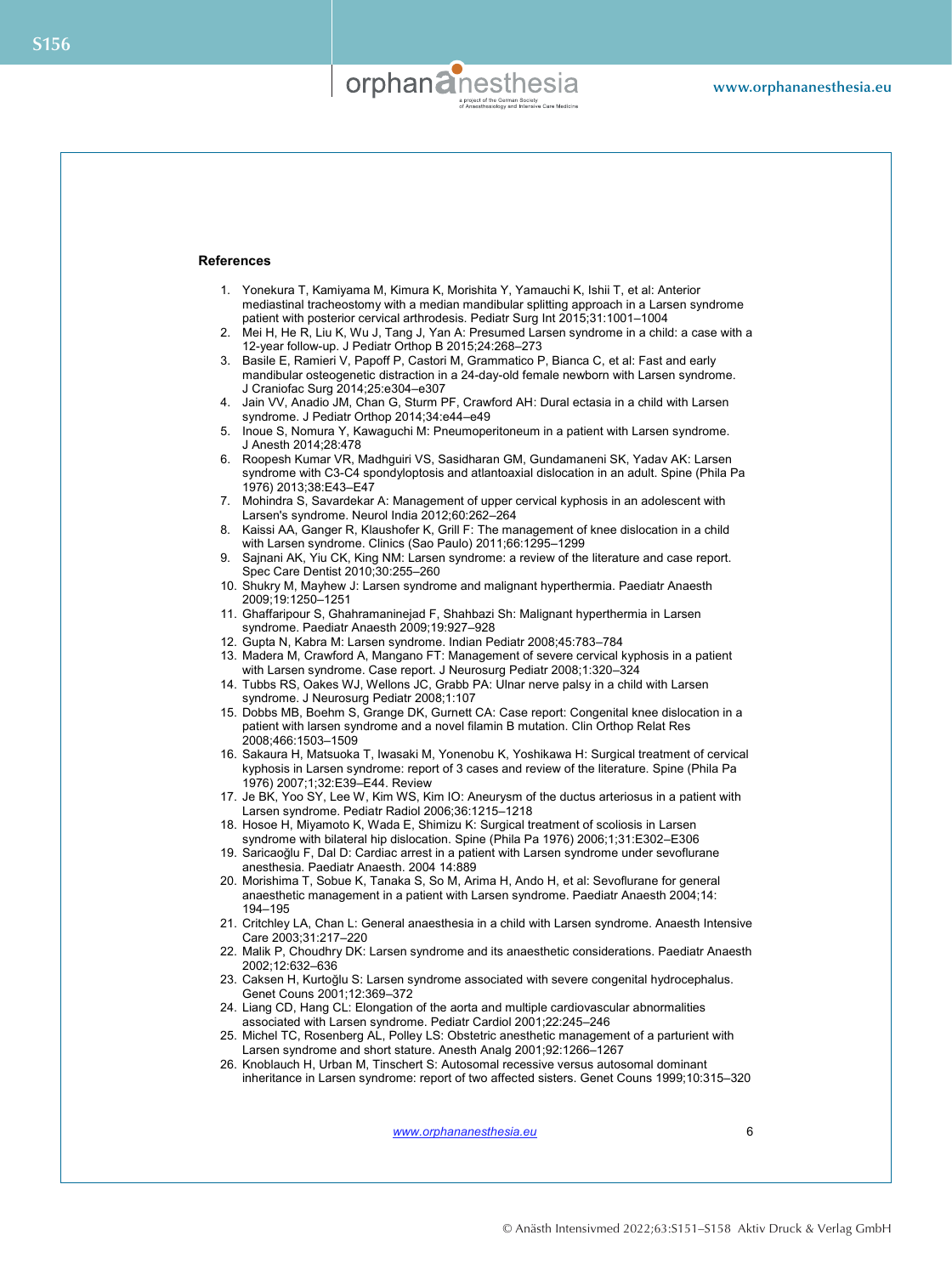

- 27. Johnston CE 2nd, Schoenecker PL: Cervical kyphosis in patients who have Larsen syndrome. J Bone Joint Surg Am 1997;79:1590–1591
- 28. Tobias JD: Anesthetic implications of Larsen syndrome. J Clin Anesth 1996;8:255–257
- 29. Johnston CE 2nd, Birch JG, Daniels JL: Cervical kyphosis in patients who have Larsen syndrome. J Bone Joint Surg Am 1996;78:538–545
- 30. Bitoun P: Glaucoma with a Larsen-like syndrome. Ophthalmic Genet 1994;15:133–140
- 31. Le Marec B, Chapuis M, Tréguier C, Odent S, Bracq H: A case of Larsen syndrome with severe cervical malformations. Genet Couns 1994;5:179–181
- 32. Rochelson B, Petrikovsky B, Shmoys S: Prenatal diagnosis and obstetric management of Larsen syndrome. Obstet Gynecol 1993;81:845–847
- 33. Sathy N, Krishnamoorthy KM: Larsen syndrome with cardiac anomaly. Indian Pediatr 1992;29:783–785
- 34. Clayton-Smith J, Donnai D: A further patient with the lethal type of Larsen syndrome. J Med Genet 1988;25:499–500
- 35. Rock MJ, Green CG, Pauli RM, Peters ME: Tracheomalacia and bronchomalacia associated with Larsen syndrome. Pediatr Pulmonol 1988;5:55–59
- 36. Strisciuglio P, Sebastio G, Andria G, Maione S, Raia V: Severe cardiac anomalies in sibs with Larsen syndrome. J Med Genet 1983;20:422–424
- 37. Swensson RE, Linnebur AC, Paster SB: Striking aortic root dilatation in a patient with the Larsen syndrome. J Pediatr 1975;86:914–915
- 38. Rai A, Trikha A, Kumar A, Chandran R: Supraglottic airway and caudal epidural for anesthetic management of a child with Larsen syndrome. J Anaesthesiol Clin Pharmacol 2016;32:266– 267
- 39. https://rarediseases.org/rare-diseases/larsen-syndrome/
- 40. http://www.cafamily.org.uk/medical-information/conditions/l/larsen-syndrome/ for patient support.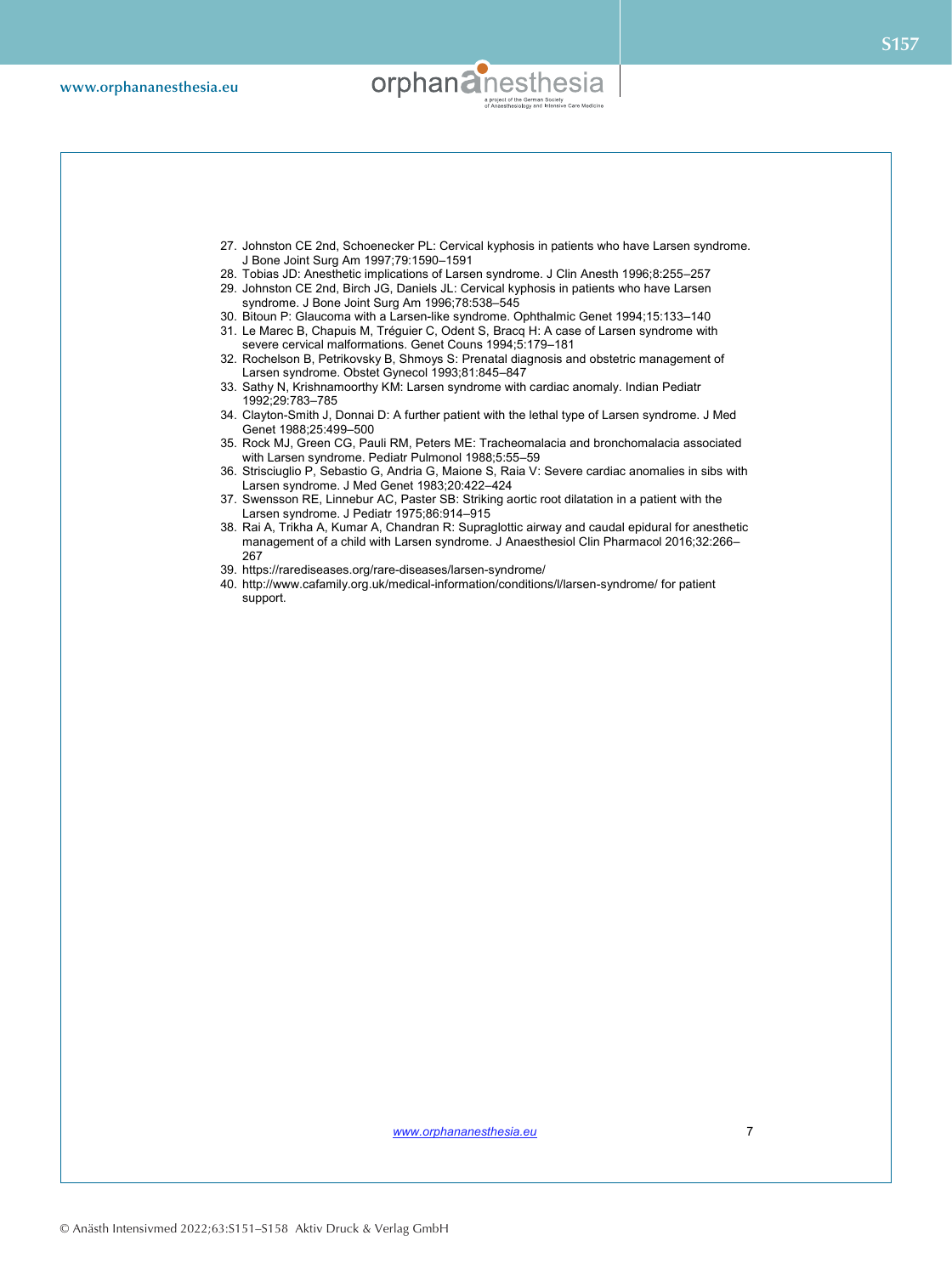

**Date last modified: June 2017**

*This recommendation was prepared by:* 

#### **Authors**

**Joel Chin**, Anaesthetic Registrar, Luton and Dunstable Hospital, United Kingdom joelchin@gmail.com

**Jenny Brooke**, Anaesthetic Registrar, Luton and Dunstable Hospital, United Kingdom

**Disclosure** The authors have no financial or other competing interest to disclose. This recommendation was unfunded.

*This recommendation was reviewed by:*

#### **Reviewers**

**Amit Rai**, Anaesthesiologist, SFS Hauz Khas Apartments, Hauz Khas, New Delhi, India drraiamit@gmail.com

**Friedrich Boettner**, Surgeon, Hospital for Special Surgery, New York, USA BoettnerF@hss.edu

**Disclosure** The reviewers have no financial or other competing interest to disclose.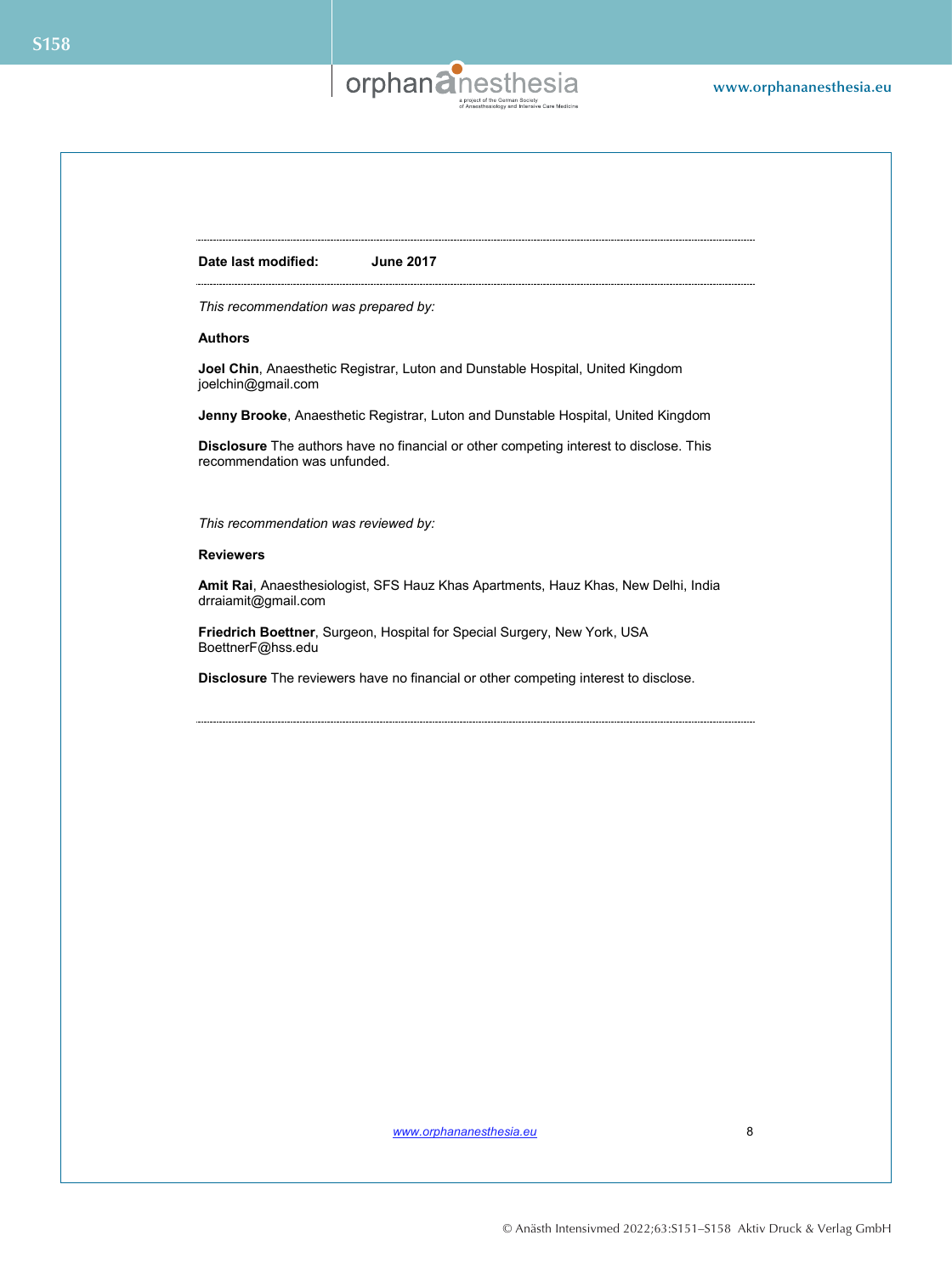

#### **Herausgeber**



#### **DGAI**

Deutsche Gesellschaft für Anästhesiologie und Intensivmedizin e.V. Präsident: Prof. Dr. F. Wappler, Köln



#### **BDA**

Berufsverband Deutscher Anästhesisten e.V. Präsident: Prof. Dr. G. Geldner, Ludwigsburg



#### **DAAF**

Deutsche Akademie für Anästhesiologische Fortbildung e.V. Präsident: Prof. Dr. H. Bürkle, Freiburg

#### **Schriftleitung**

Präsident/in der Herausgeberverbände Gesamtschriftleiter/Editor-in-Chief: Prof. Dr. Dr. Kai Zacharowski, Frankfurt Stellvertretender Gesamtschriftleiter/ Deputy Editor: Prof. Dr. T. Volk, Homburg/Saar CME-Schriftleiter/CME-Editor: Prof. Dr. W. Zink, Ludwigshafen

#### **Redaktionskomitee/Editorial Board**

Prof. Dr. G. Beck, Wiesbaden Prof. Dr. A. Brinkmann, Heidenheim Prof. Dr. H. Bürkle, Freiburg Prof. Dr. B. Ellger, Dortmund Prof. Dr. K. Engelhard, Mainz Prof. Dr. M. Fischer, Göppingen Prof. Dr. U. X. Kaisers, Ulm Prof. Dr. T. Loop, Freiburg Prof. Dr. W. Meißner, Jena Prof. Dr. C. Nau, Lübeck RAin A. Pfundstein, Nürnberg Dr. M. Rähmer, Mainz Prof. Dr. A. Schleppers, Nürnberg Prof. Dr. M. Thiel, Mannheim Prof. Dr. F. Wappler, Köln Prof. Dr. M. Weigand, Heidelberg

#### **Redaktion/Editorial Staff**

Carolin Sofia Kopp B.A. Korrespondenzadresse: Roritzerstraße 27 | 90419 Nürnberg | Deutschland Tel.: 0911 9337812 E-Mail: anaesth.intensivmed@dgai-ev.de

#### **Verlag & Druckerei**

#### **Aktiv Druck & Verlag GmbH**

An der Lohwiese 36 | 97500 Ebelsbach | Deutschland www.aktiv-druck.de

#### **Geschäftsführung**

Wolfgang Schröder | Jan Schröder | Nadja Schwarz Tel.: 09522 943560 | Fax: 09522 943567 E-Mail: info@aktiv-druck.de

#### **Anzeigen | Vertrieb**

Pia Müller | Robert Kux Tel.: 09522 943570 | Fax: 09522 943577 E-Mail: anzeigen@aktiv-druck.de

#### **Verlagsrepräsentanz**

Jürgen Distler Roritzerstraße 27, 90419 Nürnberg Tel.: 0171 9432534 E-Mail: jdistler@bda-ev.de

#### **Herstellung | Gestaltung**

Pia Müller | Robert Kux | Stefanie Triebert Tel.: 09522 943570 | Fax: 09522 943577 E-Mail: ai@aktiv-druck.de

#### **Titelbild**

Gestaltung: Klaus Steigner Paumgartnerstraße 28 | 90429 Nürnberg E-Mail: mazyblue@klaus-steigner.de www.klaus-steigner.de

#### **Erscheinungsweise 2022**

Der 63. Jahrgang erscheint jeweils zum Monatsanfang, Heft 7/8 als Doppelausgabe.

**Bezugspreise** (inkl. Versandkosten):

| • Einzelhefte                            | $30.-€$   |
|------------------------------------------|-----------|
| • Jahresabonnement:                      |           |
| Europa (ohne Schweiz)                    | $258,-$ € |
| (inkl. 7 % MwSt.)                        |           |
| Schweiz                                  | $266,-$ ∈ |
| Rest der Welt                            | $241,-$ ∈ |
| Mitarbeiter aus Pflege, Labor, Studenten |           |
| und Auszubildende (bei Vorlage eines     |           |
| entsprechenden Nachweises)               |           |
| Europa (ohne Schweiz)                    | 94.- €    |
|                                          |           |
| (inkl. 7 % MwSt.)                        |           |
| Schweiz                                  | $90,-\in$ |
| Rest der Welt                            | 94.- €    |

**Für Mitglieder der DGAI und/oder des BDA ist der Bezug der Zeitschrift im Mitgliedsbeitrag enthalten.**

**Allgemeine Geschäfts- und Lieferbedingungen**

Die allgemeinen Geschäfts- und Lieferbedingungen entnehmen Sie bitte dem Impressum auf www.ai-online.info

#### Indexed in **Current Contents®/Clinical Medicine, EMBASE/Excerpta Medica; Medical Documentation Service; Research Alert; Sci Search; SUBIS Current Awareness in Biomedicine; VINITI: Russian Academy of Science.**

#### **Nachdruck | Urheberrecht**

Die veröffentlichten Beiträge sind urheberrechtlich geschützt. Jegliche Art von Vervielfältigungen – sei es auf mechanischem, digitalem oder sonst möglichem Wege – bleibt vorbehalten. Die Aktiv Druck & Verlags GmbH ist allein autorisiert, Rechte zu vergeben und Sonderdrucke für gewerbliche Zwecke, gleich in welcher Sprache, herzustellen. Anfragen hierzu sind nur an den Verlag zu richten. Jede im Bereich eines gewerblichen Unternehmens zulässig hergestellte oder benutzte Kopie dient gewerblichen Zwecken gem. § 54 (2) UrhG. Die Wiedergabe von Gebrauchsnamen, Handelsnamen, Warenbezeichnungen usw. in dieser Zeitschrift berechtigt auch ohne besondere Kennzeichnung nicht zu der Annahme, dass solche Namen im Sinne der Warenzeichen- und Markenschutz-Gesetzgebung als frei zu betrachten wären und daher von jedermann benutzt werden dürften.

#### **Wichtiger Hinweis**

Für Angaben über Dosierungsanweisungen und Applikationsformen kann vom Verlag und den Herausgebern keine Gewähr übernommen werden. Derartige Angaben müssen vom jeweiligen Anwender im Einzelfall anhand anderer Literaturstellen auf ihre Richtigkeit überprüft werden. Gleiches gilt für berufsund verbandspolitische Stellungnahmen und Empfehlungen.

Allein aus Gründen der besseren Lesbarkeit wird auf die gleichzeitige Verwendung männlicher, weiblicher und weiterer Sprachformen verzichtet. Sämtliche Personenbezeichnungen gelten für alle Geschlechterformen. Dies impliziert keinesfalls eine Benachteiligung der jeweils anderen Geschlechter, sondern ist als geschlechtsneutral zu verstehen.

Die Beiträge aus der A&I finden Sie online unter: **www.ai-online.info**